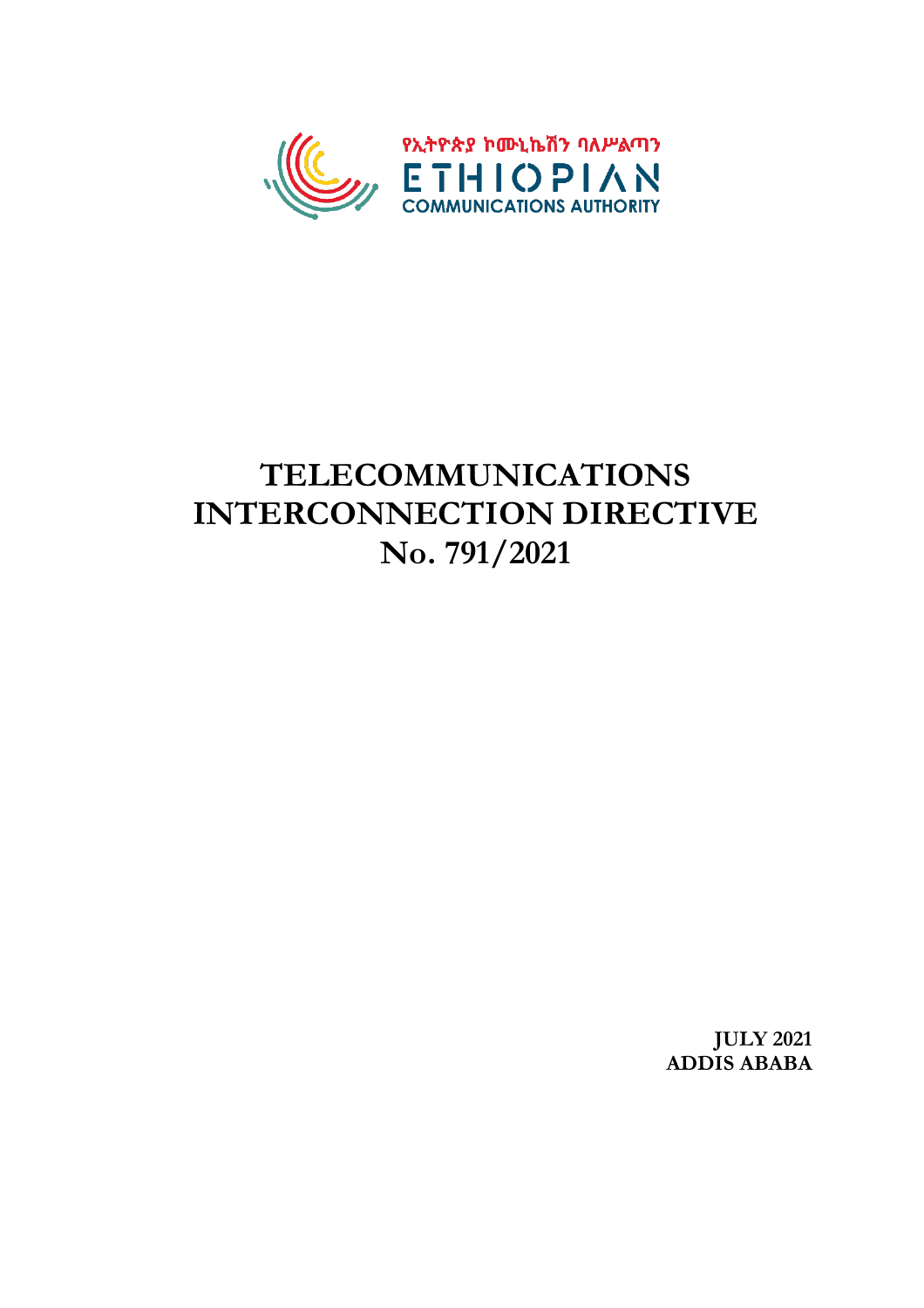# **TELECOMMUNICATIONS INTERCONNECTION DIRECTIVE**

**WHEREAS** it is necessary to formulate a legal framework, including rules and procedures that govern interconnection agreements between Telecommunications Operators;

**CONVINCED** of the need to enable Telecommunications Operators to provide integrated telecommunications services throughout the country in order to allow Telecommunication Services subscribers to enjoy high quality services at affordable prices;

**UNDERSTANDING** the need to create a system where subscribers can receive additional services from other Telecommunication Service providers they are not subscribed to;

**NOW, THEREFORE**, the Authority hereby issues this Telecommunication Interconnection Directive in accordance with Ethiopian Communication Service Proclamation No.1148/2019 Articles 6(2), 6(13), 43(1) and 54(2)

# **PART ONE GENERAL**

# **1. Short Title**

This Directive may be cited be as the Telecommunications Interconnection Directive No. 791/2021.

# **2. Definitions**

In this Directive, unless the context otherwise requires:

- 1) "**Authority**" means the Ethiopian Communications Authority established under the Communications Service Proclamation No. 1148/2019.
- 2) "**Interconnection**" means the physical, technical and logical linking of the Telecommunications Networks of different Telecommunications Operators, to allow users of one operator to communicate with users from another, or to access services provided by another operator, regardless of the network to which they are connected to.
- 3) "**Interconnecting Operators**" means Telecommunications Operators that interconnect their respective networks.
- 4) "**Interconnection Provider**" means a Telecommunications Operator that provides Interconnection Services to another Telecommunications Operator.
- 5) "**Interconnection Services**" means services provided by one Telecommunications Operator to another for the purpose of achieving interconnection of their respective networks. Annex A provides a list and definitions of some of these services as an illustration.
- 6) "**Point of Interconnection**" means a mutually agreed point in a Telecommunications Network where the networks of two or more Telecommunications Operators are interconnected.
- 7) "**Reference Interconnection Offer (RIO)**" means a standard form for interconnection agreement.
- 8) "**Interconnection Seeker**" means a Telecommunications Operator that is requesting interconnection with another Telecommunications Operator.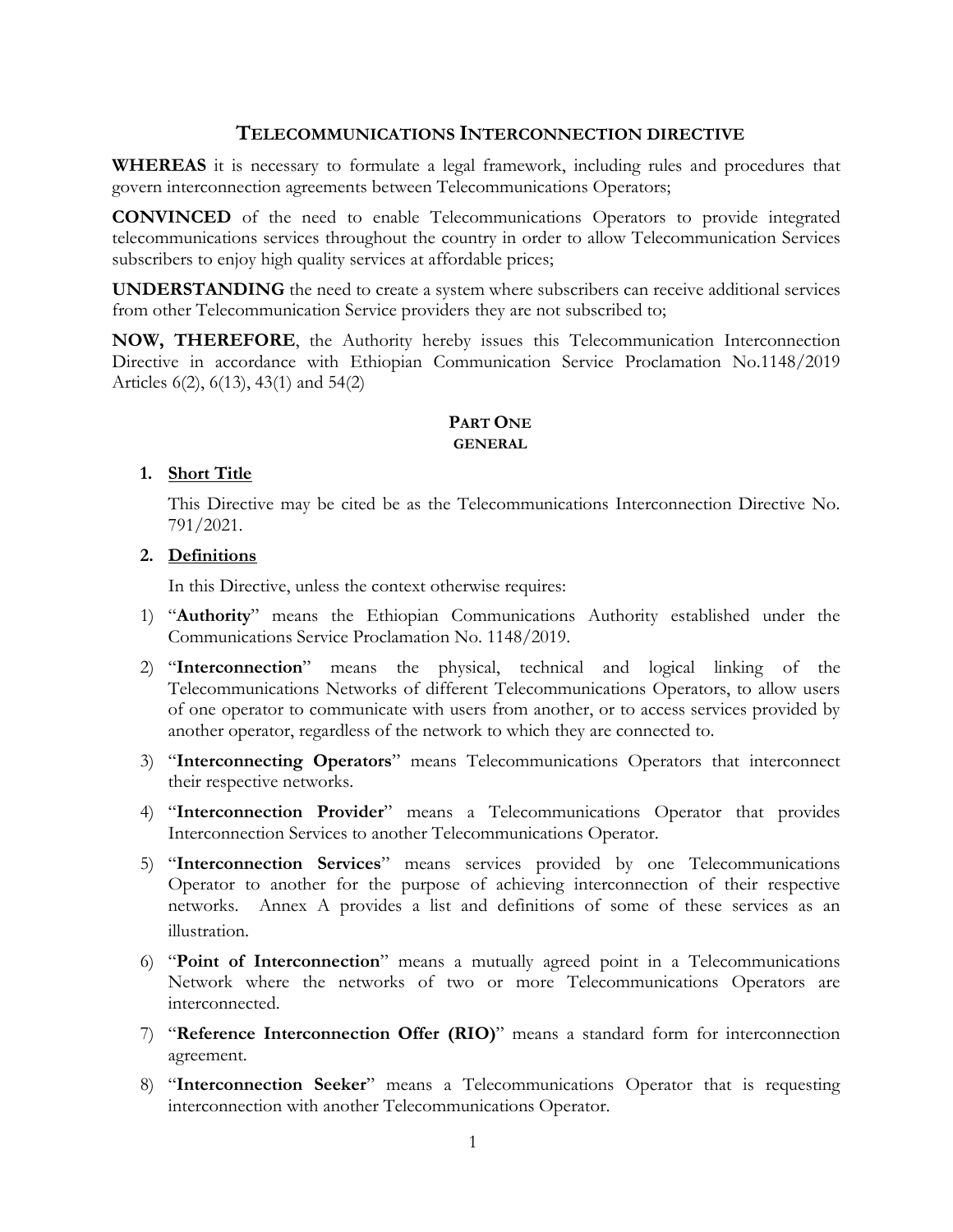- 9) "**Retail Telecommunications Service**" means a Telecommunications Service that is provided directly to the end user but not to another Telecommunications Operator.
- 10) "**Working Days**" means business working days only and shall not include Saturday, Sunday and any day that has been declared to be a public holiday by the Federal Democratic Republic of Ethiopia.

# **3. Objective**

The primary purpose of this Directive is; to

- 1) Provide a framework to govern interconnection agreements;
- 2) Provide clarity on the rules and procedures the Authority shall follow to regulate interconnection agreements, pursuant to Articles 42 and 43 of the Proclamation.;
- 3) Enable Telecommunications Operators to provide integrated telecommunications services throughout the Federal Democratic Republic of Ethiopia.
- 4) Allow each end user of a telecommunications network to communicate with any other end user of another telecommunications network or service provider.

#### **4. Scope of Application**

This Directive shall apply to all Telecommunications Operators in the Federal Democratic Republic of Ethiopia.

# **PART TWO ROLE OF THE AUTHORITY**

#### **5. Role of the Authority**

- 1) The Authority shall:
	- a) Resolve interconnection disputes, and endeavor to secure adequate interconnection of Telecommunications Operators' networks within the time-frames as defined in this Directive;
	- b) Provide a high degree of certainty on the rules governing interconnection between Telecommunications Operators; request all Telecommunications Operators to submit a Reference Interconnection Offer (RIO) to the Authority for approval; and,
	- c) Review and approve RIOs to ensure conformity with provisions in the Proclamation, this Directive, and any applicable Directive adopted by the Authority.
- 2) Pursuant to Article 43 of the Proclamation, the Authority may,
	- a) Review interconnection agreements to ensure conformity with provisions in the Proclamation, this Directive, and any other applicable Directive adopted by the Authority;
	- b) Intervene at its own initiative, or if requested by a party to an agreement, and make binding decisions, changing provisions in interconnection agreements that are inconsistent with provisions in the Proclamation, this Directive, or any applicable Directive adopted by the Authority;
	- c) Intervene on its own initiative, or if requested by a party to an agreement, whenever parties fail to achieve consensus on the terms and conditions of interconnection, or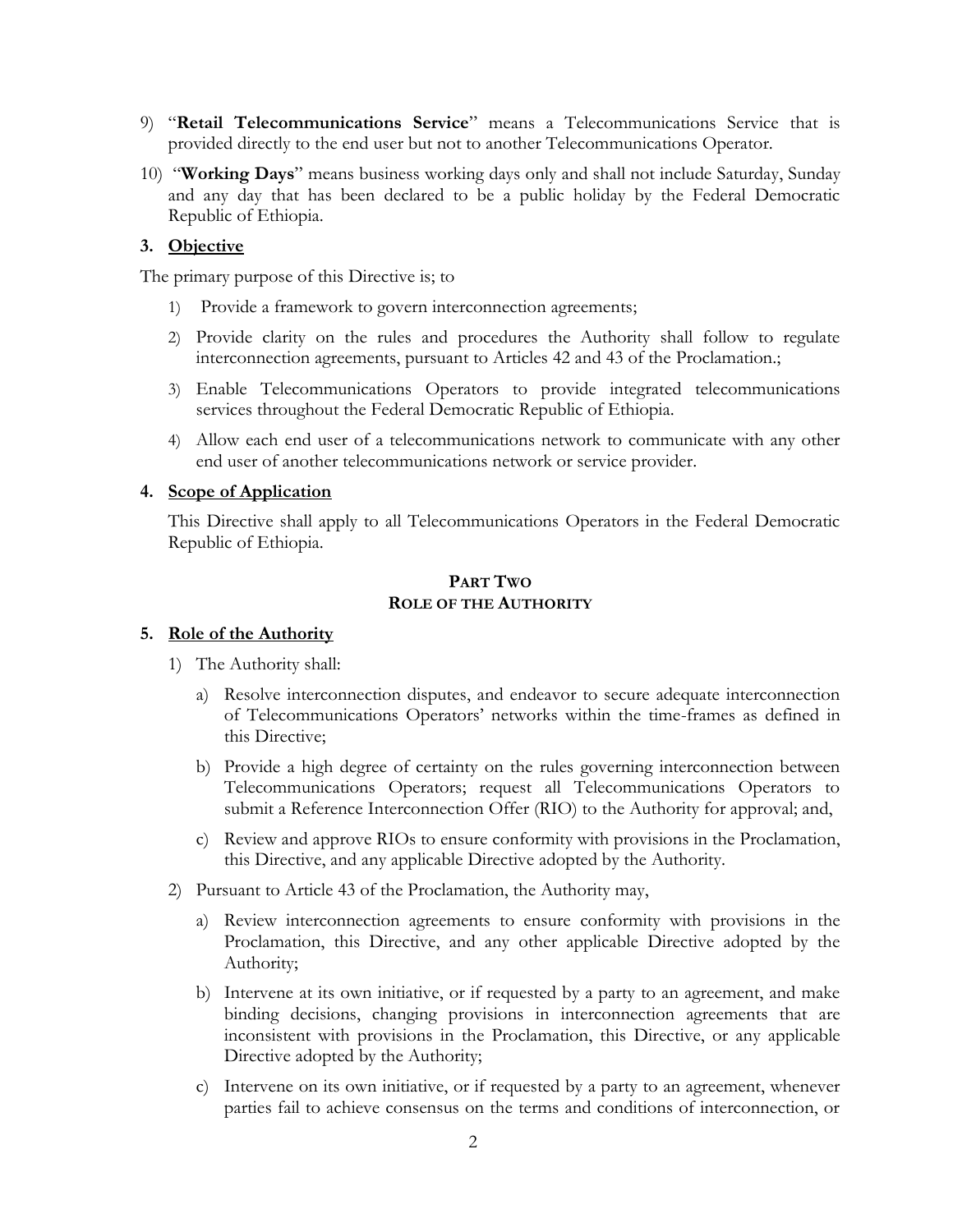fail to interconnect within a reasonable timeframe, or as specified in this Directive, and where appropriate, set the terms and conditions of interconnection; and,

d) Intervene on its own initiative, or at the request of a party to an agreement, to resolve an interconnection dispute in accordance with the dispute resolution procedure provided in this Directive.

# **PART THREE GENERAL INTERCONNECTION PRINCIPLES**

# **6. Transparency**

- 1) The Authority's process in reaching decisions on interconnection matters shall be open and transparent.
- 2) An Interconnection Provider shall publish a RIO approved by the Authority and shall make it available to the Interconnection Seeker free of charge.
- 3) The Authority shall publish the approved RIO on its website.

# **7. Non-Discrimination**

The non-discrimination principle requires that the terms and conditions of interconnection for all current and future services, and evolution of services and network technologies, including technical standards, reliability, quality of service and compensation, shall be comparable to how the Interconnection Provider supplies those same Interconnection Services to itself, or to any other Operator.

# **8. Cost Orientation**

Interconnection Providers shall charge justifiable and reasonable charges that are cost-based, and not unduly discriminatory among Interconnection Seekers.

# **9. Interconnecting Telecommunications Operators' Rights and Obligations**

- 1) A Telecommunications Operator has, irrespective of the supporting technology employed, the right to demand interconnection from another Telecommunications Operator, and the right and the obligation, when requested, to negotiate interconnection, and interconnect at technically feasible locations, with another Telecommunications Operator.
- 2) Interconnecting Operators shall have the right to request, and receive, relevant information from each other in order to plan, construct, install, or maintain, each operator's Telecommunications Network.
- 3) Interconnecting Operators shall use information received pursuant to this Directive solely for the purpose for which it was supplied, and use reasonable efforts to protect the confidentiality of such information.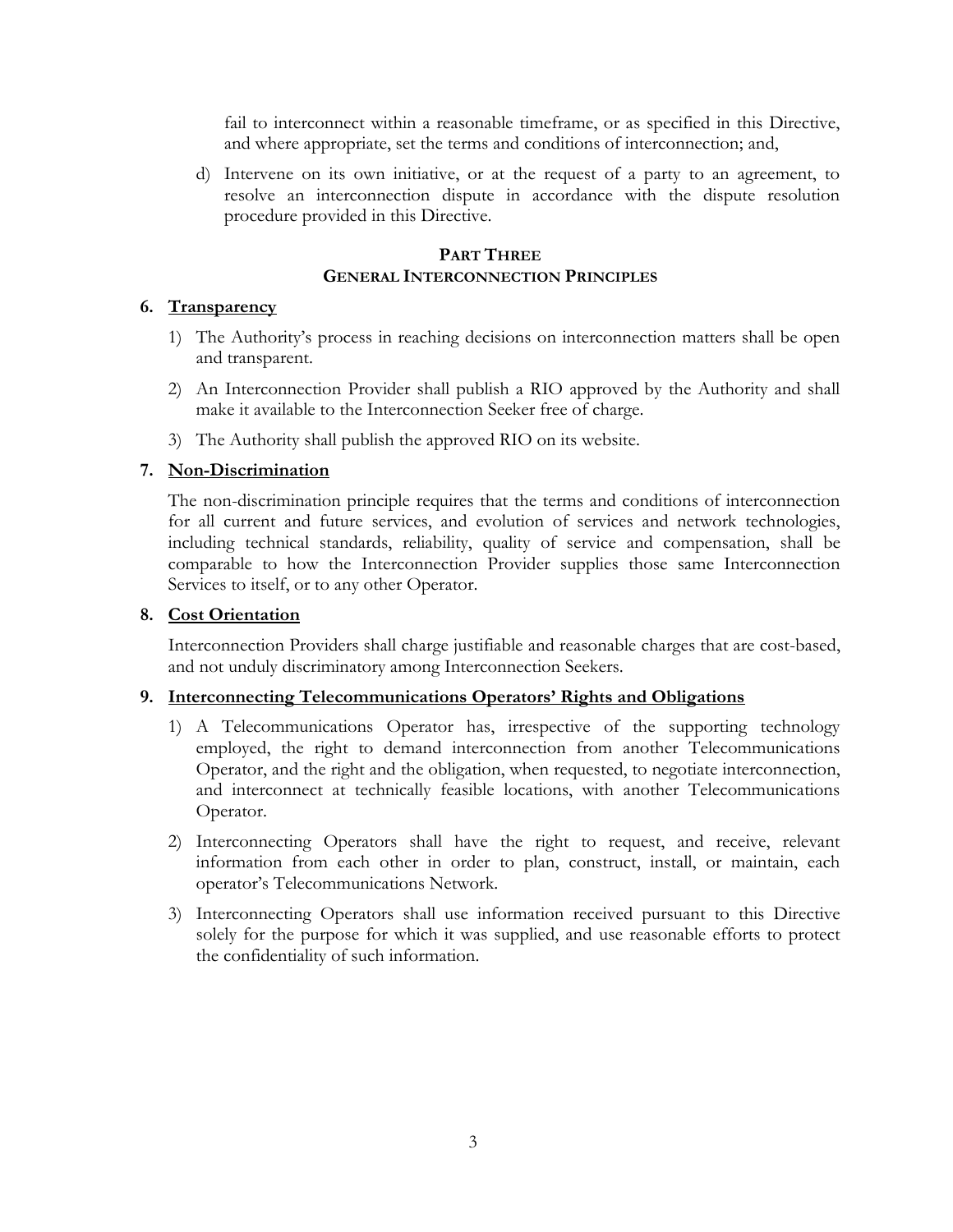#### **PART FOUR INTERCONNECTION PROCEDURES**

#### **10. Good Faith Negotiations**

- 1) Interconnection agreements shall be negotiated in good faith between the Telecommunications Operators involved, and the Interconnecting Operators shall use reasonable endeavors to resolve all disputes relating to interconnection.
- 2) Negotiations in good faith implies that each negotiating party shall not:
	- a) Intentionally mislead the other party;
	- b) Coerce the other party into making an agreement that it would not otherwise have made; and,
	- c) Intentionally obstruct negotiations.
- 3) A breach of the principle of negotiating in good faith shall include:
	- a) Failure to provide the other operator with all relevant information on a timely basis;
	- b) A demand to sign non-disclosure agreements that are coercive or unnecessarily broad or restrictive;
	- c) Refusal to allow the insertion of clauses in an interconnection agreement that permit future amendments;
	- d) Attempt to tie terms and conditions contained in the agreement, to the resolution of other unrelated issues;
	- e) Demand charges or fees that are not cost oriented;
	- f) Propose unreasonable terms and conditions;
	- g) Actions that are intended to delay negotiations, including, but not limited to, consistent refusal to designate a representative with authority to make binding commitments; and,
	- h) Other actions that may be deemed breaches of the principle of negotiating in good faith as determined by the Authority, from time to time.

#### **11. Interconnection Requests**

- 1) When a Telecommunications Operator requests interconnection with another operator, the Interconnection Seeker shall make such request as follows:
	- a) In writing to the Interconnection Provider;
	- b) Include sufficient information, including but not limited to, the form of interconnection, the suggested date for commencement of negotiations, the date for which the interconnection is required, and an estimate of the interconnection capacity required; and,
	- c) Inform the Authority in writing within five (5) working days of making the request.
- 2) Within ten (10) working days of receipt of a request for interconnection, the Interconnection Provider shall inform the Interconnection Seeker in writing, if it is able to: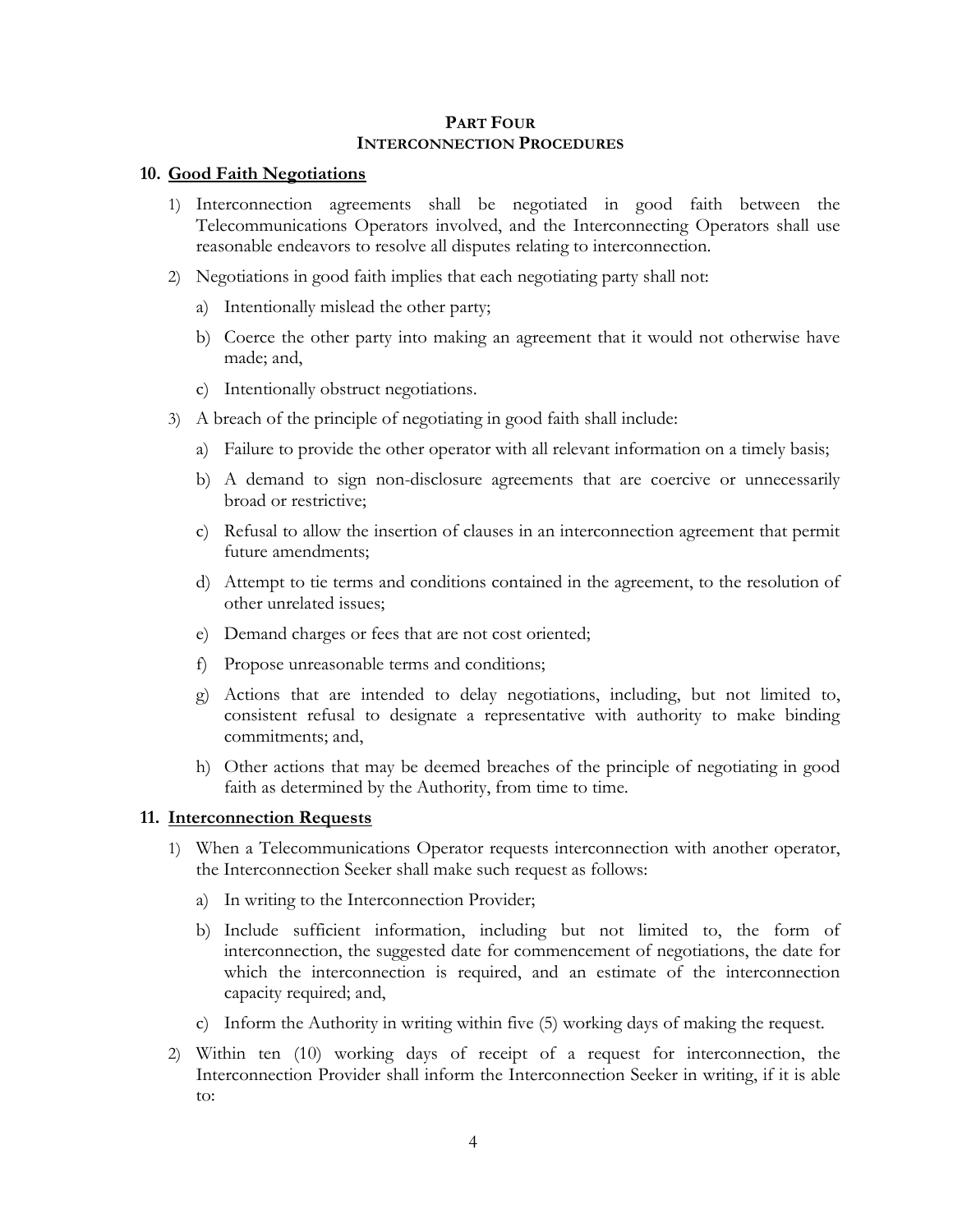- a) Commence negotiations related to the interconnection request on the proposed date;
- b) Supply the form of interconnection requested; and,
- c) Undertake interconnection within the time frame requested by the Interconnection Seeker.
- 3) Where the Interconnection Provider has informed the Interconnection Seeker that it is able to provide the requested interconnection, it shall:
	- a) Provide a copy of an approved RIO; and,
	- b) Initiate negotiations not later than ten (10) working days after receipt of the interconnection request.
- 4) The Interconnection Provider and Interconnection Seeker shall negotiate in good faith, and using their best efforts to complete negotiations and execute an interconnection agreement, not later than fifteen (15) working days after initiating negotiations, or within a reasonable timeframe agreed by both parties.
- 5) A request for interconnection shall be refused only on grounds that it is not technically or financially feasible, which means where there are material adverse financial consequences as determined by the Authority, and shall be justified in writing by the Interconnection Provider, not later than ten (10) Working Days after receiving a request for interconnection.
- 6) Requirements to determine technical feasibility shall include, but not limited to, the following:
	- a) The network meets the technical parameters of the Interconnection Provider's network at the time that the request is made; and,
	- b) Offering connection to the Interconnection Seeker will not have a negative effect on the Interconnection Provider's network, network elements, capacity or integrity.
- 7) If modifications of the Interconnection Provider's network are necessary to accommodate a request for interconnection, reasonable costs associated with such modifications may be charged to the Interconnection Seeker.
- 8) A copy of a refusal of an interconnection request shall be filed with the Authority by the Interconnection Provider, not later than five (5) working days after the refusal has been submitted to the Interconnection Seeker.
- 9) Pursuant to Article 43(2) of the Proclamation, where the Interconnection Provider rejects the interconnection request, or if parties fail to reach an interconnection agreement, or fail to complete interconnection within a reasonable timeframe, either party may appeal to the Authority, or the Authority may intervene on its own initiative, to make a binding ruling pursuant to Articles 35-38 of the Proclamation, or in accordance with the Authority's Dispute Resolution Directive.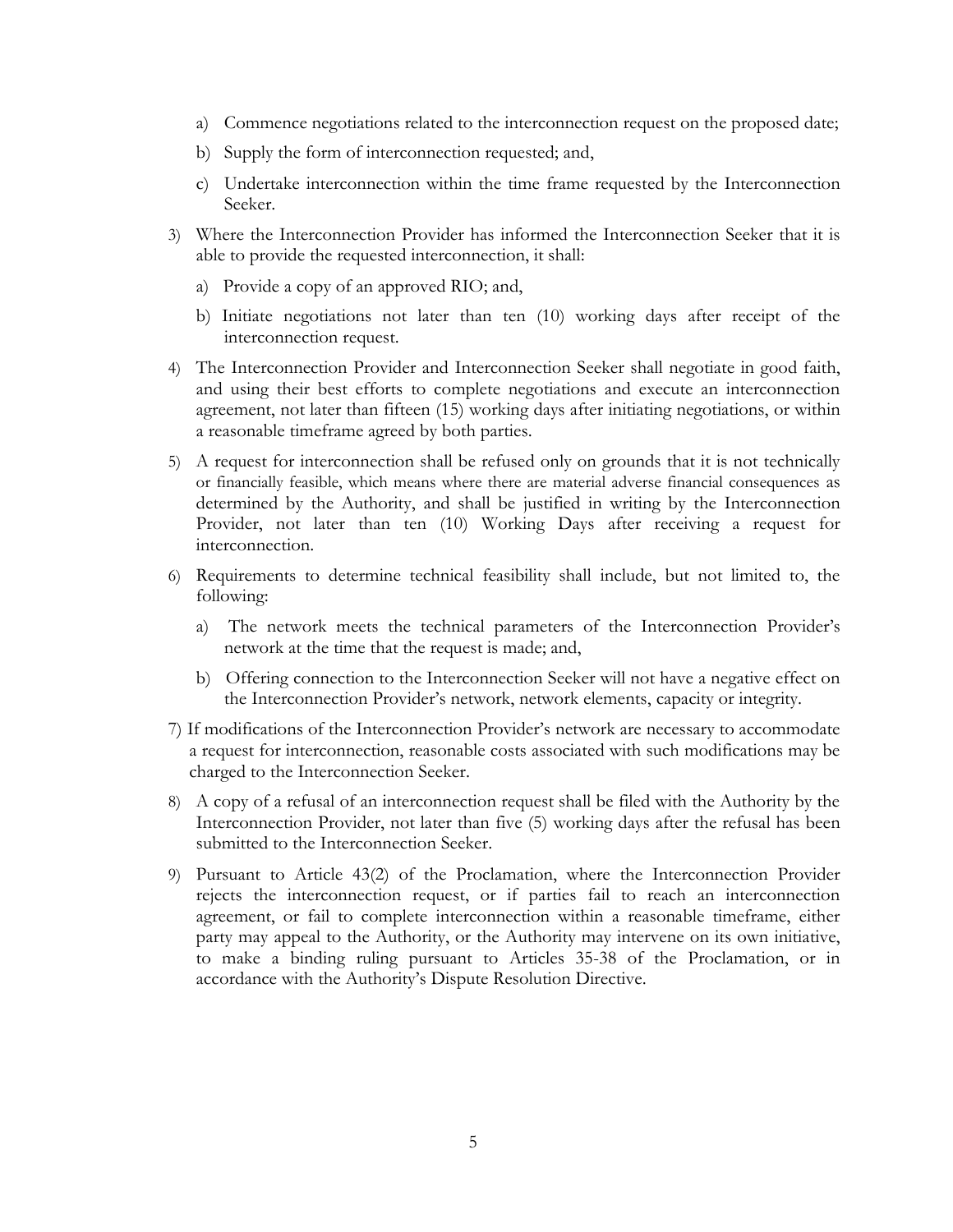# **PART FIVE INTERCONNECTION AGREEMENTS**

# **12. Interconnection Agreements**

- 1) All interconnection agreements between Telecommunications Operators shall be made in writing and shall:
	- a) Be in accordance with the principles set out in Part Three of this Directive;
	- b) Comply with the terms and conditions of the licenses of the Interconnecting Operators;
	- c) Conform to generally accepted industry standards and standards adopted by the Authority; and,
	- d) Be consistent with the Proclamation, this Directive, or any applicable Directive adopted by the Authority.
- 2) An interconnection agreement shall not directly or indirectly, prohibit, or frustrate the provision of a Telecommunications Service that an Interconnecting Operator is lawfully able to provide.
- 3) An interconnection agreement shall not preclude an Interconnection Provider or Interconnection Seeker from entering into different types of agreements with other Interconnection Seekers or Providers.

# **13. Filing of Interconnection Agreement**

- 1) After an interconnection agreement is executed, the Interconnection Provider shall file with the Authority a copy of such agreement not later than ten (10) working days from the date of the agreement's execution.
- 2) The Authority may request from Interconnecting Operators additional information which it deems necessary to evaluate the terms and conditions in the agreement.

# **14. Amendment of Interconnection Agreements**

- 1) The parties to an interconnection agreement may amend or modify such agreement by mutual accord. The modified agreement shall be filed with the Authority not later than five (5) working days from the date of the execution of such modification.
- 2) Pursuant to Article 43(2) of the Proclamation, the Authority may intervene to modify the terms and conditions of an interconnection agreement, at its own instance, or following a request from either party to an interconnection agreement, if the agreement or any provision thereof, is either:
	- a) Inconsistent with provisions in the Proclamation;
	- b) Inconsistent with this Directive;
	- c) Inconsistent with provisions in any applicable Directive adopted by the Authority; or,
	- d) Not in the public interest.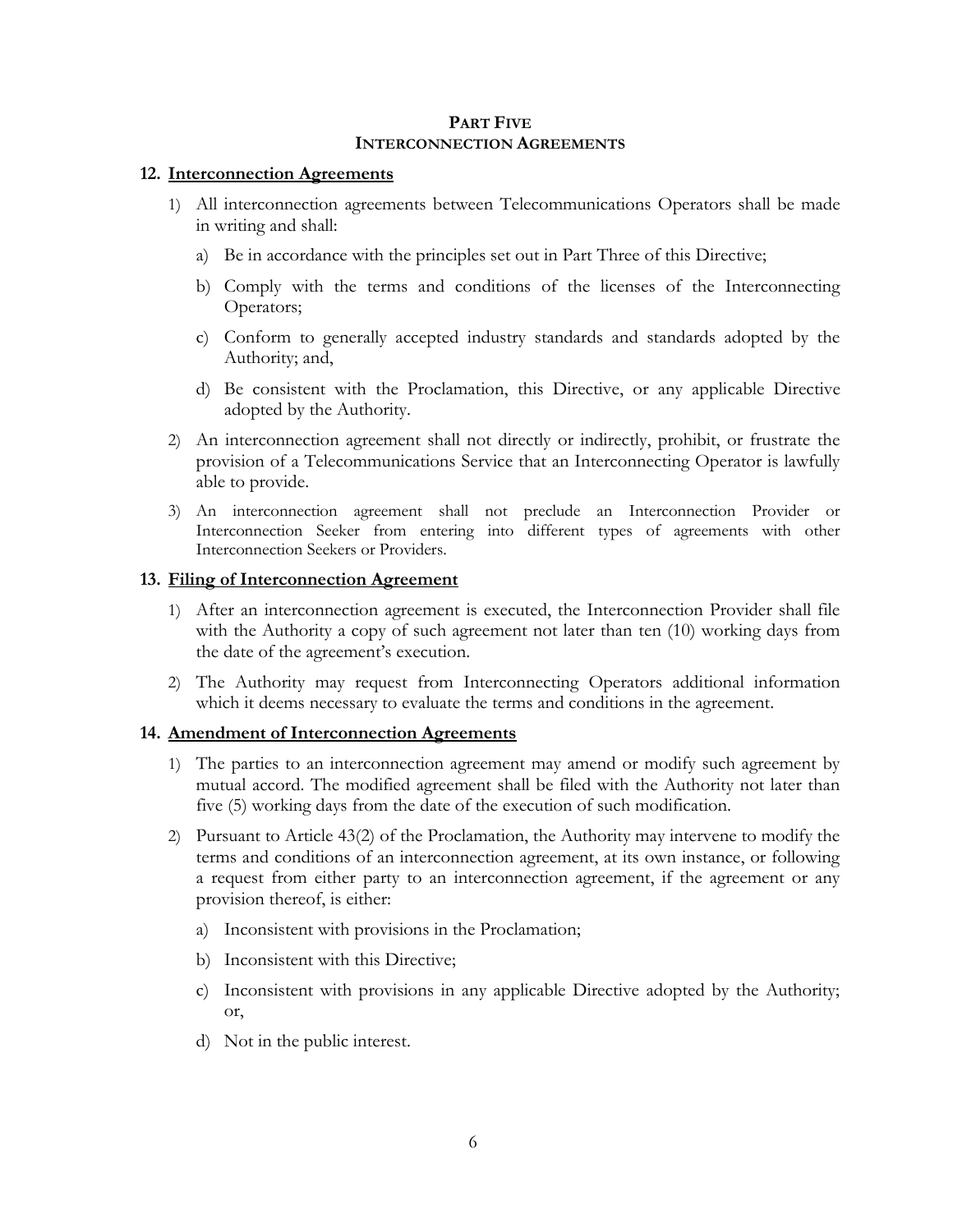- 3) If the Authority decides to intervene to modify an interconnection agreement, it shall determine the appropriate modifications in a transparent manner, in accordance with Articles 36 and 37 of the Proclamation, and adhere to the following procedure:
	- a) Issue a Public Notice, informing interested parties that it is initiating a regulatory proceeding to amend an existing interconnection agreement. The Notice shall be accompanied by a clear statement indicating which provision in the agreement, and why, is either:
		- i) Inconsistent with provisions in the Proclamation;
		- ii) Inconsistent with provisions in this Directive;
		- iii) Inconsistent with provisions in any applicable Directive adopted by the Authority; or,
		- iv) Not in the public interest.
	- b) The statements provided in Sub-Article (3) of this Article shall also include the proposed modification and provide a justification for such modification.
	- c) The Authority shall give interested parties no less than twenty-one (21) working days to respond to any comment on the proposed changes to the agreement.
	- d) After receiving comments from interested parties, the Authority shall respond to the comments received within twenty-one (21) working days, and either:
		- i) Provide a response addressing each comment and issue a final determination; or
		- ii) Provide a response addressing each comment, modify the proposed changes to the agreement if needed, and allow interested parties to submit comments again, using the same time frame as in the first round, before issuing a final decision.
	- e) The Authority may, at its own discretion, allow more than two rounds of revisions and comments from interested parties before issuing a final determination.
	- f) During the regulatory proceeding, the Authority shall publish its responses to comments received, and its final decision on the Authority's website.
	- g) To the extent the information provided by interested parties to the Authority during the course of this proceeding is confidential, the Authority shall use its reasonable efforts to ensure and protect the confidentiality of such information.
- 4) The provisions in Sub-Article (3) shall not prejudice the exercise of the supervisory and monitoring powers of the Authority.

#### **15. Termination of an Interconnection Agreement**

- 1) The termination of an interconnection agreement shall be strictly in accordance with the terms in such agreement.
- 2) If a party to an interconnection agreement, filed with the Authority, intends to terminate such agreement, it shall give not less than a sixty (60) working days written notice to the other party, specifying the grounds for termination.
- 3) Where there is an alleged breach, the operator providing the notice shall give the other party not less than thirty (30) working days to remedy the alleged breach, and if the party in breach, fails to remedy such breach within that period, the operator may then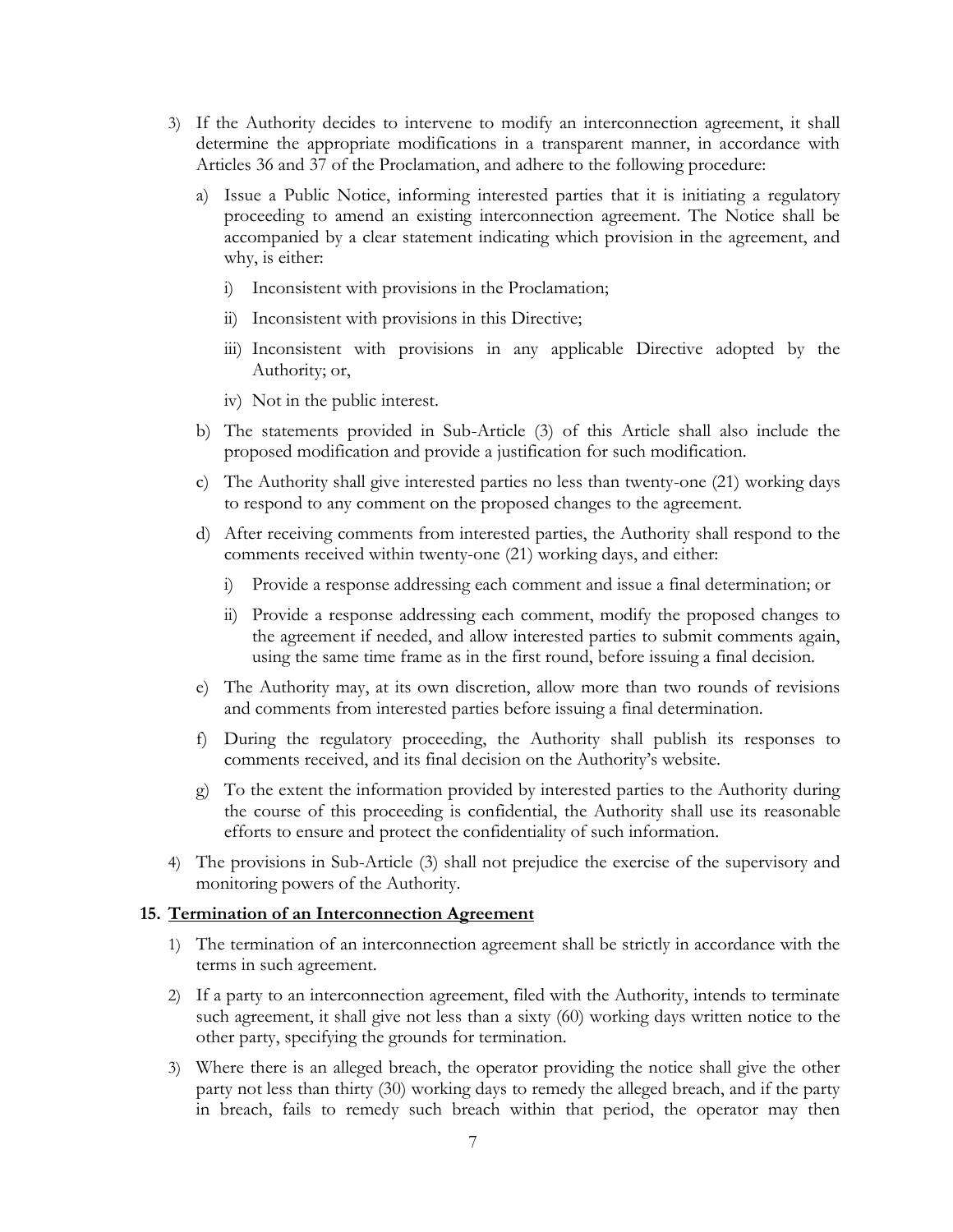terminate the agreement after providing a termination notice period of an additional thirty (30) working days, or seek the Authority's intervention in accordance with the Authority's Dispute Resolution Directive.

- 4) A party to an interconnection agreement that has been sent a notice of intention to terminate, may seek the Authority's intervention and in such instance, the Authority may intervene in accordance with the Authority's Dispute Resolution Directive.
- 5) An interconnection Provider terminating an interconnection agreement, whether unilaterally or bilaterally with the concurrence of the Interconnection Seeker, shall notify the Authority in writing not later than five (5) working days after the termination of such agreement, and provide a copy of the notice of termination.

#### **16. Reference Interconnection Offer (RIO)**

- 1) A RIO is a standard form for interconnection agreement that describes the relevant Interconnection Services, offered broken down into components, and the associated terms and conditions, including charges.
- 2) A RIO shall adhere to, and incorporate the principles for interconnection agreements in Article 7 and provisions set forth in this Directive.
- 3) All Telecommunications Operators shall file a RIO with the Authority for approval not later than thirty (30) working days after being directed to do so by the Authority.
- 4) The Authority shall review a proposed RIO and decide whether it shall approve it for publication, or intervene to change the terms and conditions of the proposed RIO within twenty (20) working days. If the Authority does not reject the request for approval, or intervene to change the proposed RIO within the twenty (20) working-day period, a proposed RIO shall be deemed approved.
- 5) An approved RIO remains in effect until a modified RIO is approved, unless otherwise determined by the Authority.
- 6) An SMP Operator with an approved RIO may file an amended RIO with the Authority for approval.
- 7) The Authority shall, within ten (10) working days, review a modified RIO and decide whether it shall approve it for publication. If the Authority does not reject the request for approval, or does not intervene to change a modified RIO within the ten (10) working- day period, the modified RIO shall be deemed approved.
- 8) The Authority may intervene to modify the terms and conditions of a filed or approved RIO, at its own initiative, or following a request from a Telecommunications Operator, if:
	- a) A RIO or any provision thereof, is inconsistent with provisions in the Proclamation, this Directive, or any applicable Directive adopted by the Authority, or,
	- b) The Authority considers that it is in the public interest for it to intervene.
- 9) If the Authority decides to intervene to modify a filed, or approved RIO, it shall determine the appropriate modifications in a transparent manner, in accordance to Articles 36 and 37 of the Proclamation, and adhere to the following procedure: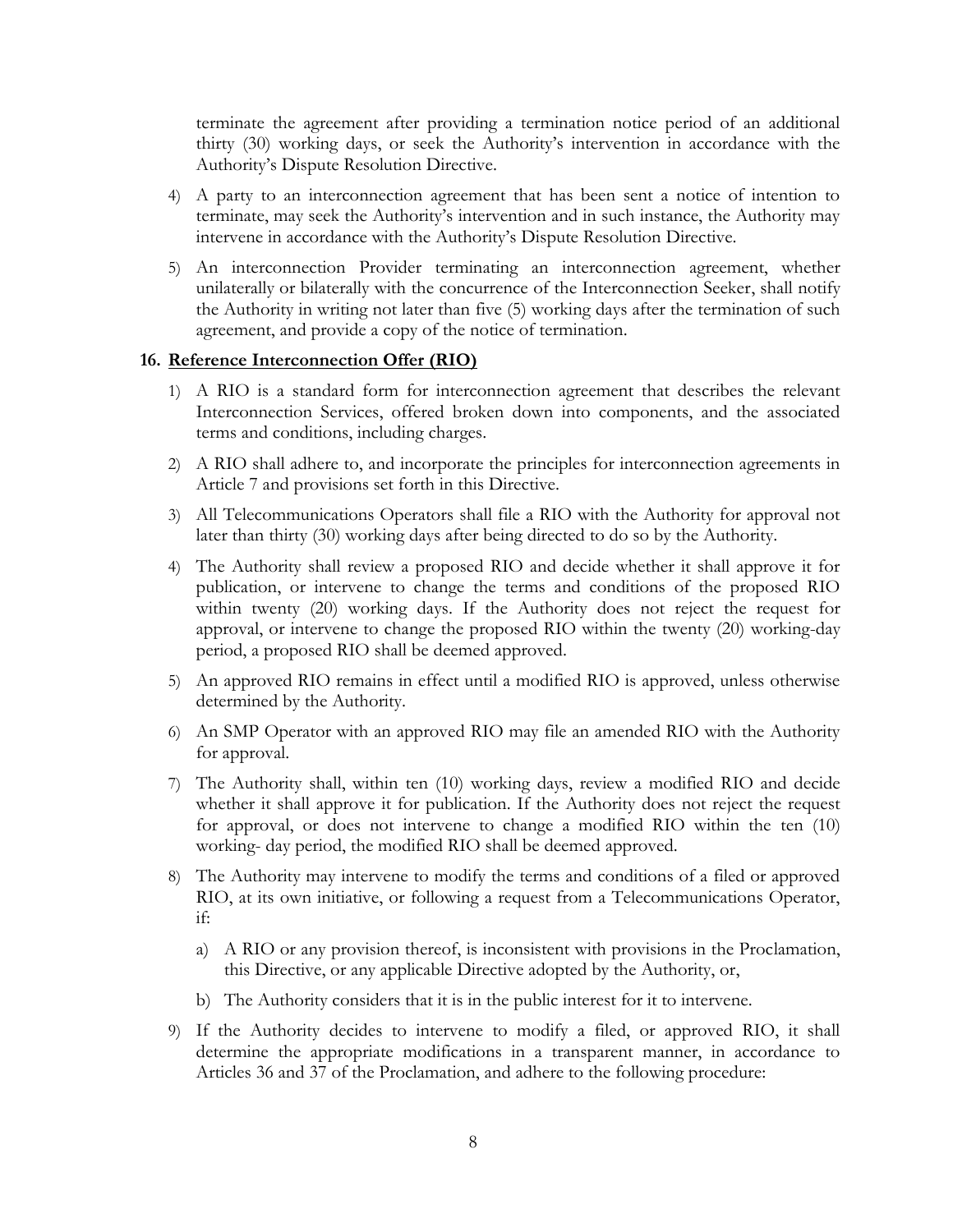- a) Issue a Public Notice, informing interested parties that it is initiating a regulatory proceeding to amend a RIO. The Notice shall be accompanied by a clear statement indicating which provision in the RIO, and why, is either:
	- i) Inconsistent with provisions in the Proclamation;
	- ii) Inconsistent with provisions in this Directive;
	- iii) Inconsistent with provisions in any applicable Directive adopted by the Authority; or,
	- iv) Not in the public interest.
- b) The said statement in Sub-Article  $(9)(a)$  of this Article shall include the proposed modification and provide a justification for such modification.
- c) The Authority shall give interested parties no less than fifteen (15) working days to respond and comment on the proposed changes.
- d) After receiving comments from interested parties, the Authority shall have no more than fifteen (15) working days to respond to the comments received, and either:
	- i) Provide a response addressing each comment and issue a final determination; or,
	- ii) Provide a response addressing each comment, modify the proposed changes if needed, and allow interested parties to submit comments again using the same time frame as in the first round, before issuing a final determination.
- e) The Authority may, at its own discretion, allow more than two rounds of revisions and comments from interested parties before issuing a final determination.
- f) During the regulatory proceeding, the Authority shall publish its responses to comments received and its final decision on the Authority's website.
- g) To the extent that information provided by interested parties to the Authority during the course of this proceeding may be confidential, the Authority shall use its reasonable efforts to protect the confidentiality of such information.
- 10) A RIO shall include detailed terms and conditions of the Interconnection Services provided, the technical standards, as well as standards for safety and security to be implemented by the provider of Interconnection Services.
- 11) A RIO shall include provisions on how to modify the terms and conditions of service.
- 12) A RIO shall include at, a minimum, the following sections:
	- a) Framework agreement;
	- b) Description of Interconnection Services offered;
	- c) A description of all Points of Interconnection and conditions of access thereto, for the purpose of physical collocation;
	- d) Technical specifications required to ensure successful interconnection;
	- e) Specification of transmission technologies, technical standards or protocols, to be used for network interconnection;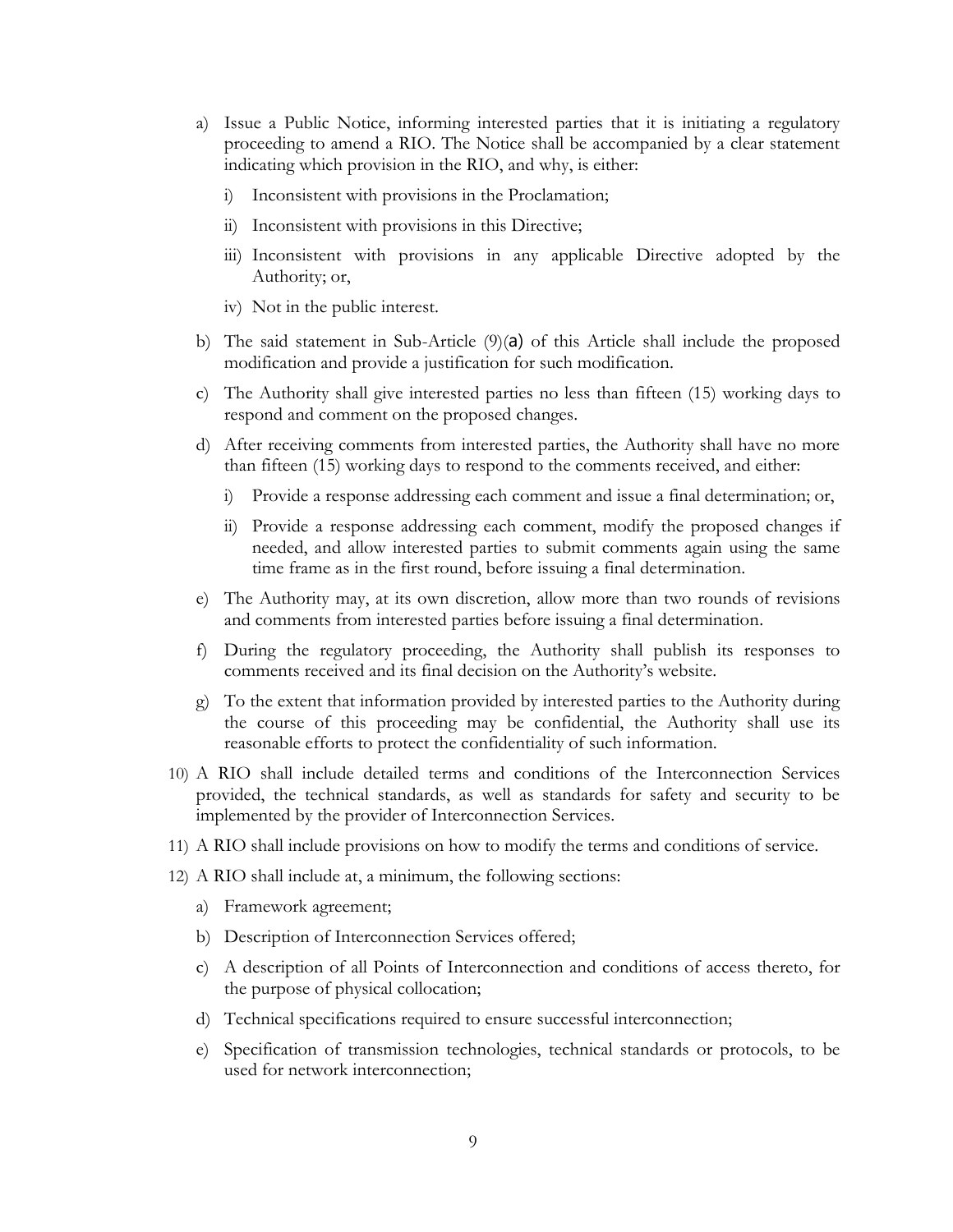- f) Procedures for implementation of initial interconnection, as well as operational procedures, functional testing, including, ongoing service provisioning, planning, network traffic, and fault management and maintenance procedures;
- g) Commercial aspects including one-off charges, recurring charges, payments, billing procedures, and terms and conditions;
- h) Service level agreement which includes provisioning timeframe of interconnection services, quality of service requirements, and penalties in case of non-compliance; and,
- i) Duration of the agreement and time periods and procedures for making amendments with prior notice.

# **PART SIX INTERCONNECTION CHARGES**

#### **17. Interconnection Charges**

- 1) Interconnection Providers shall not offer more favorable rates or terms to affiliate companies than offered to other Interconnection Seekers.
- 2) Interconnection Providers shall offer Interconnection Services at reasonable rates which are not less favorable than those provided by other Interconnection Providers to itself.
- 3) Charges for Interconnection Services shall:
	- a) Be in accordance with the principles set out in Article 8 of this Directive;
	- b) Be sufficiently unbundled to ensure that an Interconnection Seeker is not required to pay for network elements or facilities not strictly required for the services requested; and,
	- c) Be negotiated and agreed between the parties pursuant to Article 43 of the Proclamation.
- 4) Interconnection charges shall itemize and separately account for:
	- a) Fixed one-off charges for the establishment and implementation of physical interconnection;
	- b) Periodic rental charges for on-going use of equipment, network elements, or facilities;
	- c) Capacity or usage-based charges for the conveyance of traffic; and,
	- d) Variable charges for supplementary services.
- 5) The interconnection provision charges shall be computed based on the following approaches:
	- a) Forward-Looking Long Run Incremental Costs (FL-LRIC);
	- b) The current costs of the modern equivalent technology;
	- c) Levels of the costs that would occur in a competitive market; and,
	- d) Levels of relevant and efficient costs that would promote effective competition.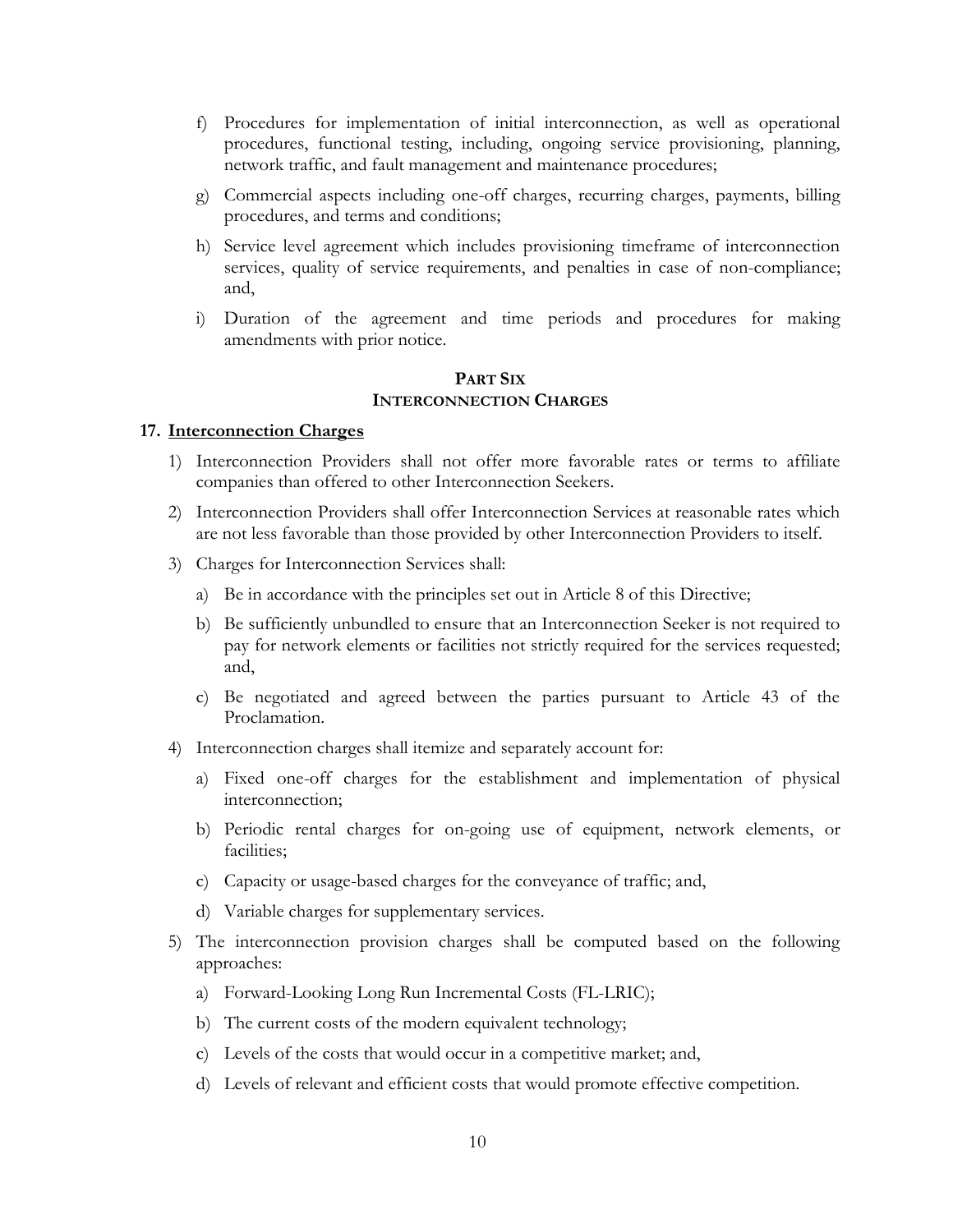6) Without prejudice to Sub-Article 3(c) of this Article, the Authority shall have the power to determine the Interconnection charges pursuant to Article 43 of the Proclamation.

# **18. Accounting Separation**

- 1) Where an SMP Interconnection Provider also provides Retail Telecommunications Services, it shall keep separate accounts as if the Interconnection Services were in fact carried out by legally independent companies, so as to identify all elements of cost and revenue attributable to such services.
- 2) The Authority may, at its own discretion, adopt Directives prescribing how the account separation shall be implemented by Interconnection Providers that also provide Retail Telecommunications Services.

# **PART SEVEN TECHNICAL ASPECTS OF INTERCONNECTION**

# **19. Points of Interconnection**

- 1) The Interconnection seeker shall notify to the Interconnection provider, in sufficient detail, the point or points where it wishes to interconnect, to enable the Interconnection Provider assess the system conditioning and other requirements for establishing such Points of Interconnection (PoIs).
- 2) Interconnecting Operators shall be responsible for the cost of building and maintaining their own PoIs along with associated equipment and switching capacity to support the interconnection, and for the cost of transporting their own network traffic to the Points of Interconnection.
- 3) Locations for the PoIs shall include the following:
	- a) Mobile switching centers;
	- b) Media gateways;
	- c) Local exchanges;
	- d) Tandem exchanges; and,
	- e) Any other technical or commercial feasible point.
- 4) Where an Interconnection Seeker requests that its facilities for interconnection be collocated with the facilities or premises of the Interconnection Provider, such collocation may be provided, and the cost of such collocation shall be mutually agreed by the parties.

#### **20. Quality of Interconnection Services**

- 1) An interconnection agreement shall include minimum standards of service levels, reflect sound international industry practices, and provide reasonable remedies for any failure to meet those service levels.
- 2) Interconnection quality and service level shall conform with the non-discrimination principle, to ensure that the quality and service level offered by the Interconnection Provider shall be comparable to the quality and service level it supplies to itself or to any other Operator.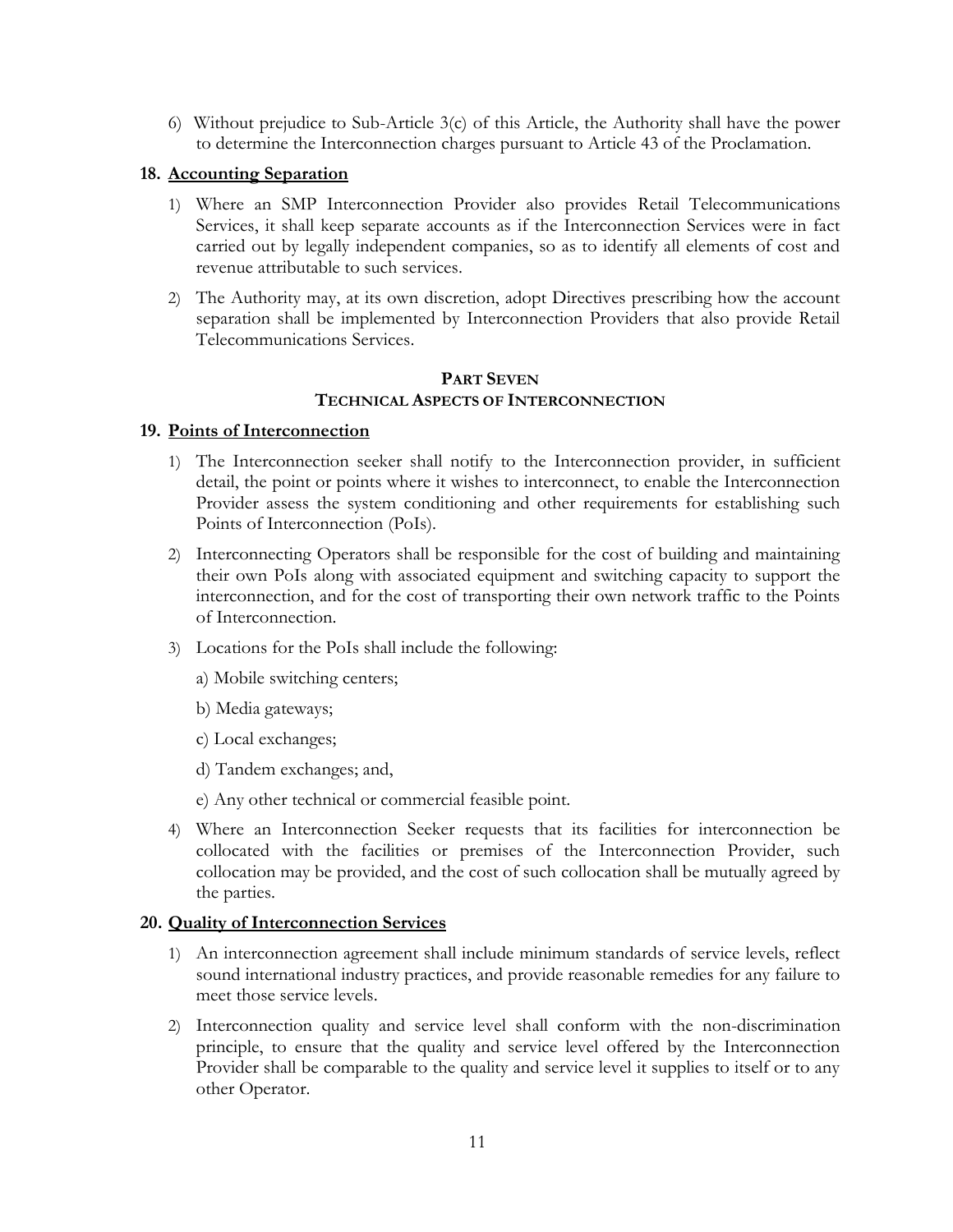- 3) Interconnection agreements, including a RIO, shall include a service level agreement specifying:
	- a) Service configuration and technical characteristics, such as, Points of Interconnection, routing and signaling;
	- b) Operational and maintenance conditions and associated performance measures;
	- c) Quality of service indicators; and,
	- d) Remedies, charges and penalties for non-compliance with the service level agreement.
- 4) The service level agreement shall apply to all current and all future services, and be modified, as needed, for future evolutions of network technologies, in the best interest to consumers.

#### **21. Technical Specifications of Interconnection**

- 1) An interconnection agreement, or a RIO, shall include, at a minimum, the following technical information:
	- a) Physical Form of Interconnection
		- i) The forms of physical interconnection offered; namely, interconnection at the Requested Operator's site, or at the site of the Requesting Operator, or between each operator's site.
		- ii) A list of locations offered for interconnection, including maps and network diagrams to enable both parties make efficient choices on the selection of the Points of Interconnection.
		- iii) All relevant technical specifications and standards for each Point of Interconnection.
		- iv) All relevant technical specifications and standards for network planning.
		- v) Procedures for establishing, relocating or removing Points of Interconnection in the Requested Operator's network.
	- b) Switching Network Interconnection
		- i) Rules and procedures to meet the switching capacity requirements for interconnecting traffic.
		- ii) Identify the level at which switching PoIs will take place (international gateway, city node, local exchange, etc.), or in the case of IP interconnection, at what transport layer interconnection will take place.
	- c) Links and Routing

Interconnection links connecting the networks of two Interconnecting Operators shall specify:

- i) Route capacity,
- ii) Route dimensioning, and,
- iii) Route diversity.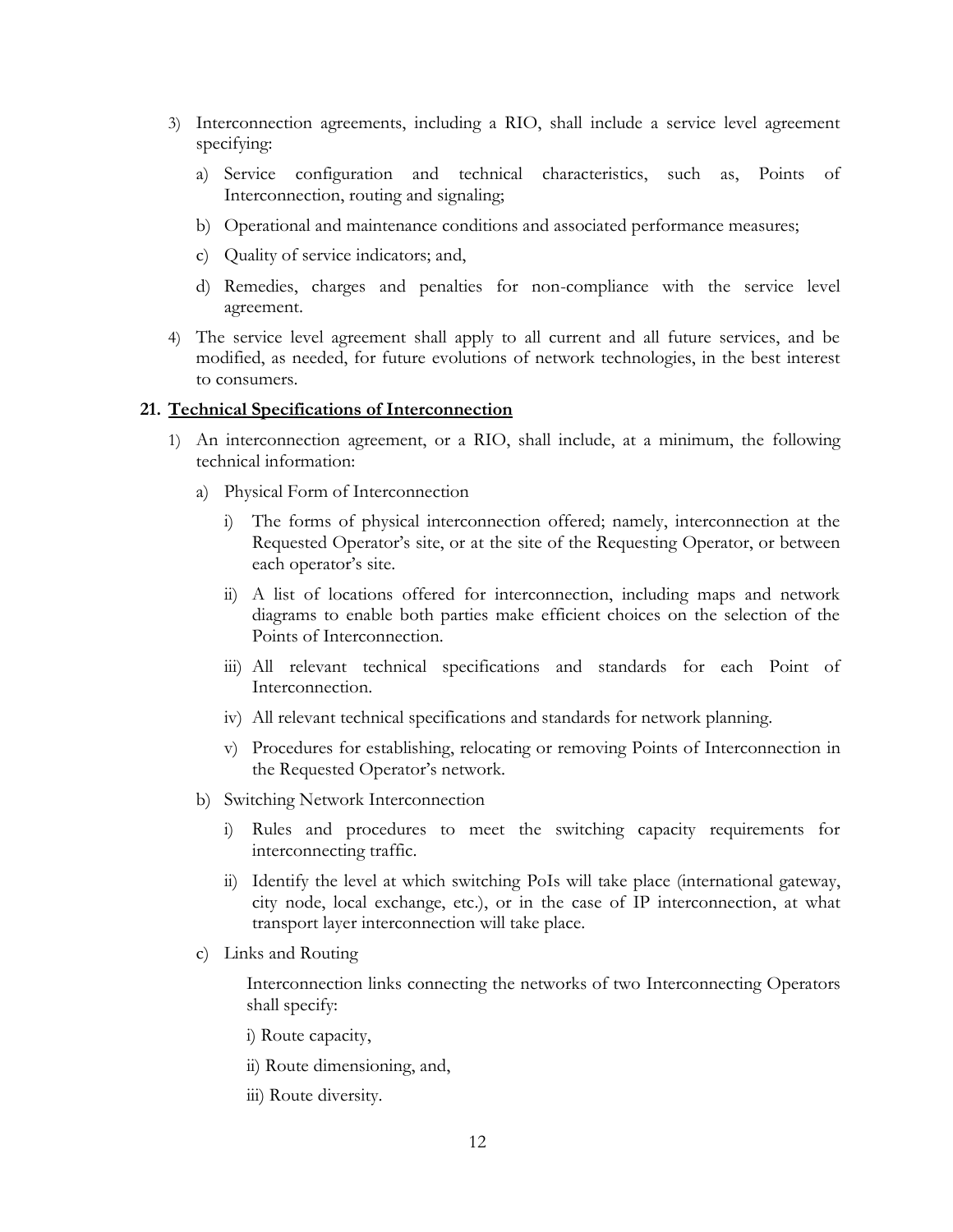d) Signaling

Interconnecting Operators shall agree on signaling standards that conform with generally accepted international industry standards

- e) Interoperability
	- i) Interconnecting Operators shall ensure end-to-end provision of services with industry standards level of reliability.
	- ii) Interoperability testing rules and procedures to verify network integrity and interoperability of Interconnection Services.
- 2) An Interconnection Provider shall give an Interconnecting Operator sufficiently advanced notice of any expected or planned changes to the interconnection Services, and seek to minimize any adverse effect of any expected changes on the Interconnection Service it provides.

# **22. Numbering**

Interconnecting Operators shall provide each other with information about numbers on their respective networks as part of the interconnection agreement and sufficiently in advance to the expected date of execution of the interconnection agreement.

# **PART EIGHT PUBLICATION**

# **23. Publication of Interconnection Information by the Authority**

- 1) The Authority shall, from time to time, publish or ensure that there is published, adequate and up-to-date information on interconnection issues, including interconnection agreements and RIOs.
- 2) An Interconnection Provider shall file its tariffs for those interconnection services with the Authority, and the Authority may publish such information on its website.
- 3) All Telecommunications Operators shall provide to the Authority all specific information on interconnection as the Authority may reasonably require, and the Authority shall pay due regard to the confidentiality of commercially sensitive information of interconnecting parties, and shall use its reasonable efforts to ensure and protect the confidentiality of such information.

# **PART NINE DISPUTE RESOLUTION**

#### **24. Interconnection Dispute Resolution**

- 1) Any dispute between an Interconnection Provider and Interconnection Seeker relating to the reasonableness of a request for Interconnection Services, or unreasonableness of charges for Interconnection Services, or where parties fail to reach an agreement or otherwise fail to implement an interconnection agreement, may be referred to the Authority by either party for resolution.
- 2) A party requesting the Authority to resolve a dispute shall submit a written request to the Authority not later than thirty (30) working days after the parties fail to reach an agreement.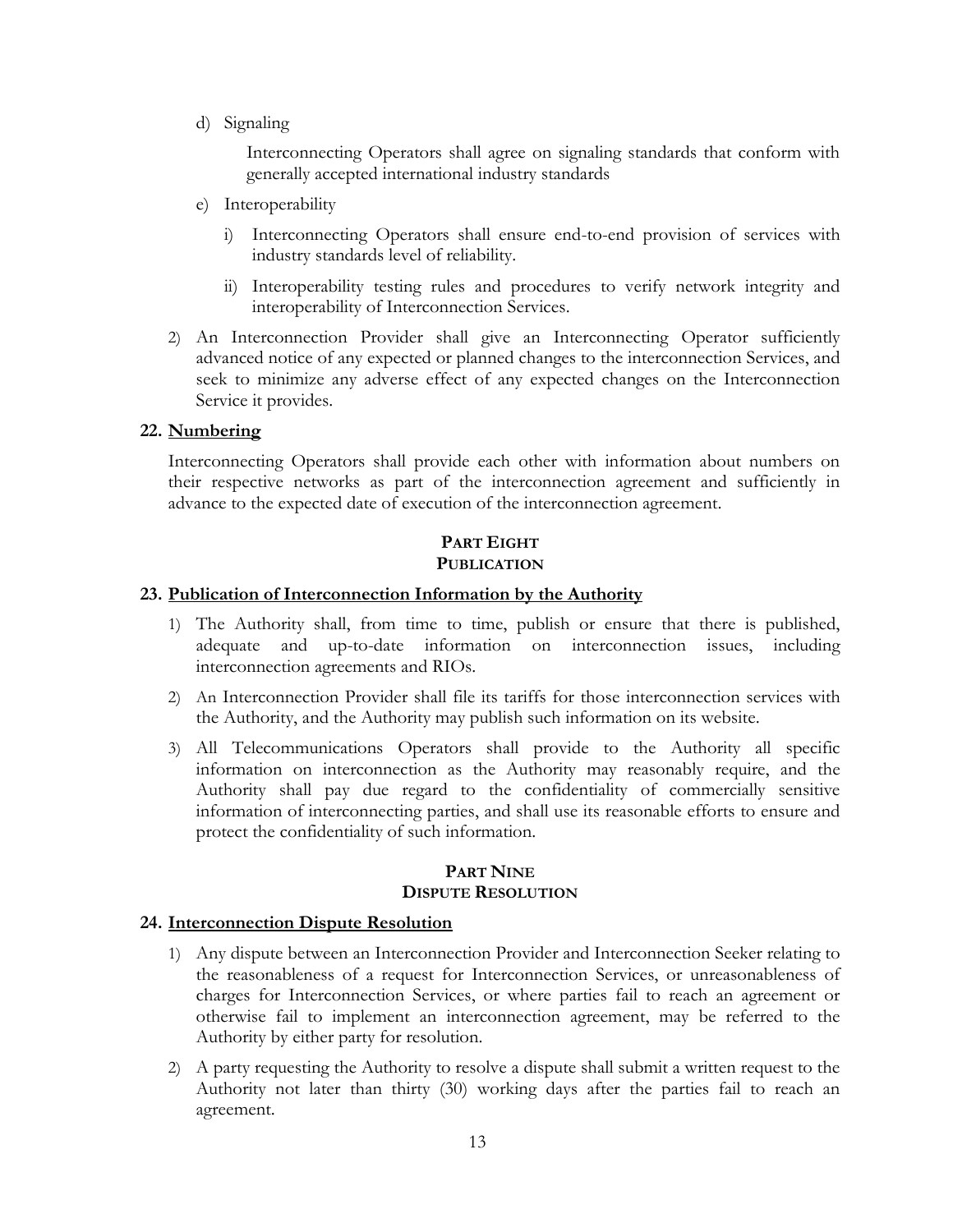- 3) Following the written request to intervene, the Authority shall respond to the requesting party not later than ten (10) working days after receiving such request, whether it:
	- a) Requires additional information from the parties involved before deciding whether to intervene or not;
	- b) Has decided not to intervene and provide a written response with a justification for not intervening; or,
	- c) Has decided to intervene in accordance with the procedures established in the Authority's Dispute Resolution Directive.
- 4) Under no circumstances an interconnection shall be interrupted by either party while an interconnection dispute is being resolved.

#### **PART TEN COMPLIANCE AND ENFORCEMENT**

#### **25. Compliance**

The Authority shall monitor an Interconnection Provider's and Interconnection Seeker's compliance with the provisions of the Proclamation and this Directive.

#### **26. Enforcement**

- 1) Where the Authority, consistent with the provisions of this Directive, the Proclamation, and other instruments that the Authority may issue, determines that an Interconnection Provider or Interconnection Seeker has violated the provisions of this Directive, it shall impose remedies pursuant to Article 52 of the Proclamation that shall include fines or restitution.
- 2) Without prejudice to Sub-Article (1) of this Article, the Authority's remedies and sanctions shall be guided by the Council of Ministers Regulation issued pursuant to Article 52(6) of the Proclamation that determines the types of infractions that would result in license revocation, suspension and other administrative measures and stipulate the penalties and the amount of fines to be paid.

#### **PART ELEVEN MISCELLANEOUS**

#### **27. Amendment**

The Authority, upon consultation with respective stakeholders, may, at any time it deems it necessary, and consistent with the Proclamation, amend this Directive.

#### **28. Effective Date**

This Directive comes into force as of the  $9<sup>th</sup>$  day of July 2021.

#### **DONE IN ADDIS ABABA, ON THE 9 TH DAY OF JULY 2021**

# **ENGINEER BALCHA REBA DIRECTOR GENERAL ETHIOPIAN COMMUNICATIONS AUTHORITY**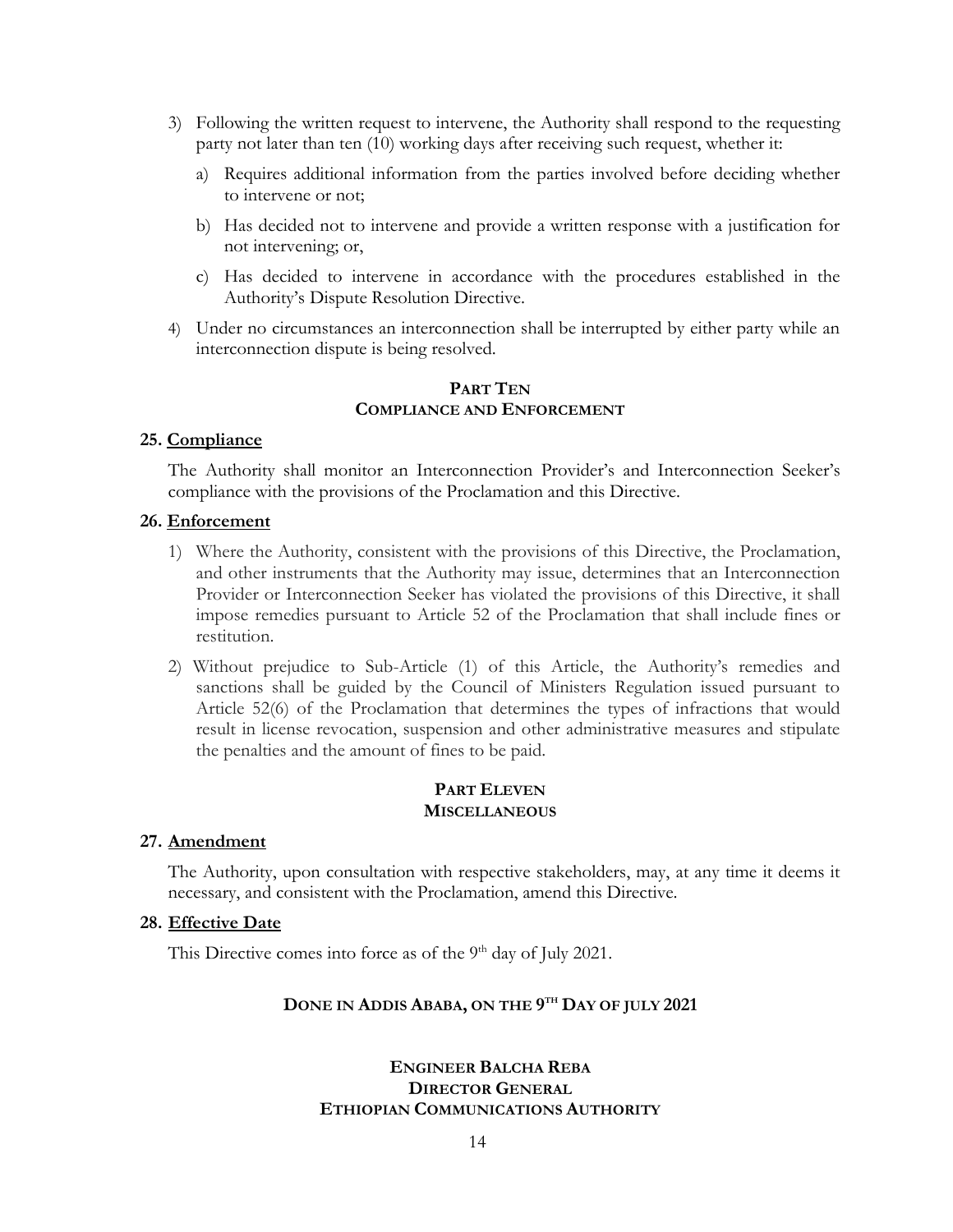# **ANNEX A**

# **ILLUSTRATION OF CATEGORIES OF INTERCONNECTION SERVICES AND DEFINITIONS**

The following categories of services are offered as an illustration of the kinds of common interconnection services this Directive applies to.

- **1) Wholesale Fixed Call Termination Service**: Refers to a call conveyance service provided by a Telecommunications Operator that offers fixed voice service (the "Terminating Operator") to its subscribers. The service is provided to another Telecommunications Operator, but may also include another operator located outside of Ethiopia. The Terminating Operator's network is handed over a call that originated on another operator's network, including calls originating outside of Ethiopia. The Terminating Operator conveys that call over its network and terminates it on the called party, which is a subscriber of the Terminating Operator.
- **2) Wholesale Mobile Call Termination Service**: Refers to a call conveyance service provided by a Telecommunications Operator that offers mobile voice service (the "Terminating Operator") to its subscribers. The service is provided to another Telecommunications Operator, but may include another operator located outside of Ethiopia. The Terminating Operator's network is handed over a call that originated on another operator's network, including calls originating outside of Ethiopia. The Terminating Operator conveys that call over its network and terminates it on the called party, which is a subscriber of the Terminating Operator.
- **3) Short Messaging Service (SMS) Termination Service**: Is a message conveyance service provided by a Telecommunications Operator. The service is provided to another Telecommunications Operator, but may also include another operator located outside of Ethiopia. The Terminating Operator's network is handed over a SMS that originated on another operator's network. The Terminating Operator conveys that SMS over its network and terminates it on the receiving party, which is a subscriber of the Terminating Operator.
- **4) Multimedia Messaging Service (MMS) Termination Service**: Is a message conveyance service provided by a Telecommunications Operator. The service is provided to another Telecommunications Operator, but may also include another operator located outside of Ethiopia. The Terminating Operator's network is handed over a MMS that originated on another operator's network. The Terminating Operator conveys that MMS over its network and terminates it on the receiving party, which is a subscriber of the Terminating Operator.
- **5) Wholesale Transit Interconnection**: Refers to a call conveyance service, provided by a Telecommunications Operator whose network is not present where the call originated, and neither is the Terminating Operator. The service is provided to another Telecommunications Operator or another operator located outside of Ethiopia.
- 6) **Wholesale Fixed Call Origination Service**: Refers to a call conveyance service, provided by a Telecommunications Operator that offers fixed voice service to its subscriber (the "Originating Operator"). The Originating Operator conveys the call on its network to a point of interconnection where it hands over the call to another operator for wholesale transit or wholesale call termination. The wholesale fixed call origination service is required to enable provision of Carrier Selection Service. This service allows subscribers physically connected to a